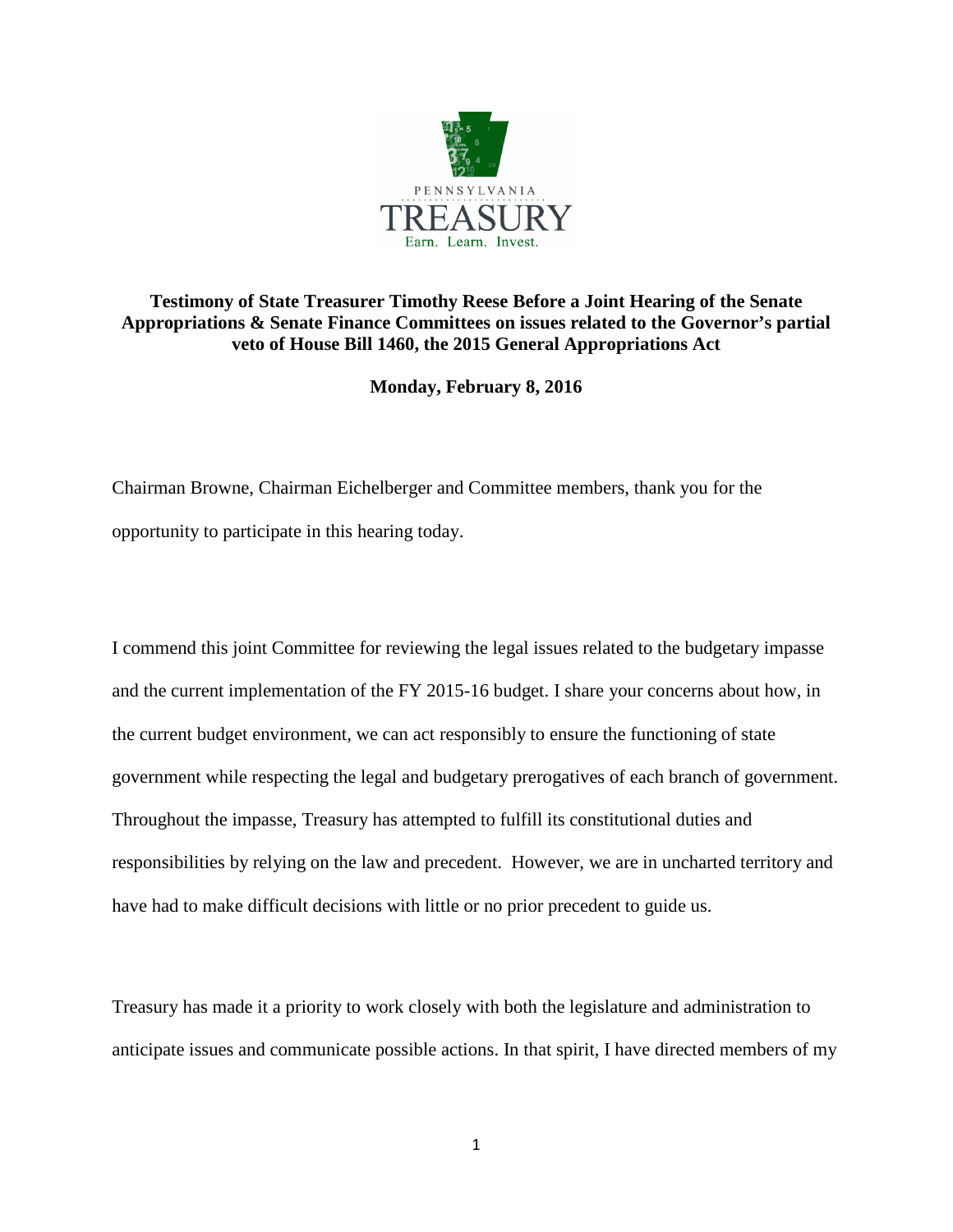senior staff who are most familiar with these matters to appear before this Committee and to provide such information and assistance as you may require.

Before becoming Treasurer, I was a businessman and entrepreneur. In these roles, I regularly assessed the value and worth of businesses and had to evaluate the tangible value of their assets like equipment, capital and inventory. However, a thorough assessment of any business also involves its intangible value or "goodwill," which generally includes items such as management effectiveness, history, financial stability and brand.

In my view, both as a businessman and Treasurer, the budget impasse has severely damaged the Commonwealth's "goodwill." Late budgets, unclear spending directives and the legal uncertainties of paying ordinary expenses like debt service create confusion and turmoil. There is increasing doubt about Pennsylvania's financial management, credit worthiness and political leadership. This uncertainty has financial consequences not just for the state, but also for local governments, public school districts, businesses and residents.

I am not casting blame, but rather sharing the perspective of those I meet and speak with across the state and in the financial community.

## Treasury's Role

During the impasse there has been a great deal of confusion about the role and authority of Treasury. Treasury is an independent state agency constitutionally set apart from both the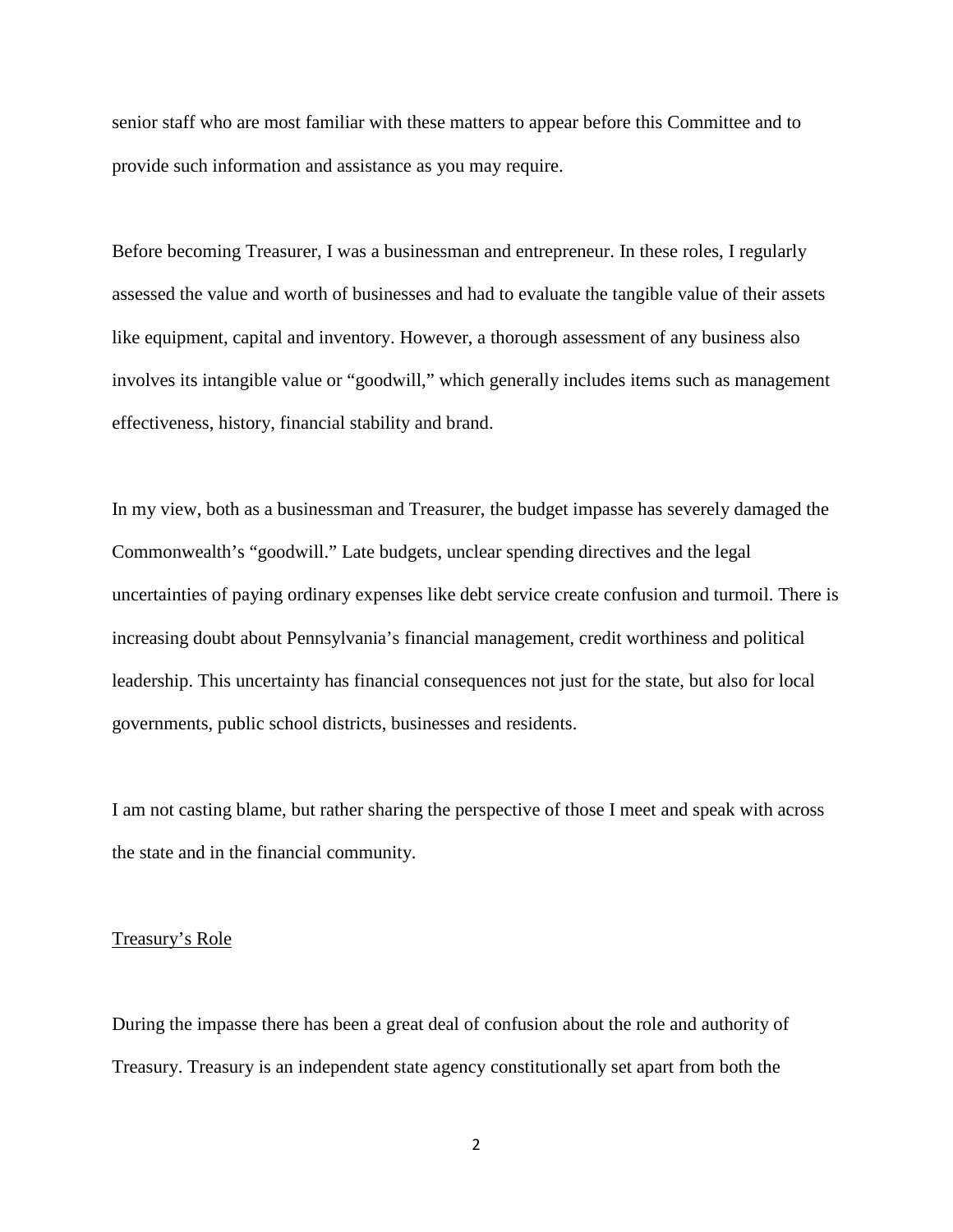Governor and the Legislature. For example, I was nominated -- NOT appointed -- by the Governor, and the Senate subsequently voted to confirm my nomination. This properly guaranteed my independence and ensured I am accountable only to the taxpayers.

As Treasurer, my role is to act as a custodian for nearly all the state's public funds. I am responsible for their safekeeping and proper management – including their expenditure. Under the Fiscal Code, the Treasurer, and only the Treasurer, may approve the expenditure of public funds "if they appear to be lawful and correct."

Importantly, as Treasurer I can only approve expenditure requests. I cannot originate payments for expenditures (unless they are for Treasury's operations). What the funds are authorized for and when they are spent is within the sole discretion of the Governor and the legislature. It is only after that has been determined and an expenditure request is submitted, that Treasury reviews the request to ensure it is legal and correct and, assuming it is, makes payment.

The Treasurer's independence, sole authority to approve expenditures, and lack of involvement in determining how funds are appropriated create a system of financial checks and balances – ensuring that no single entity has domain over public funds.

## Treasury's Challenges

In ordinary times, few constitutional questions or issues arise during the course of exercising Treasury's duties and responsibilities. But these are not ordinary times. The historic budget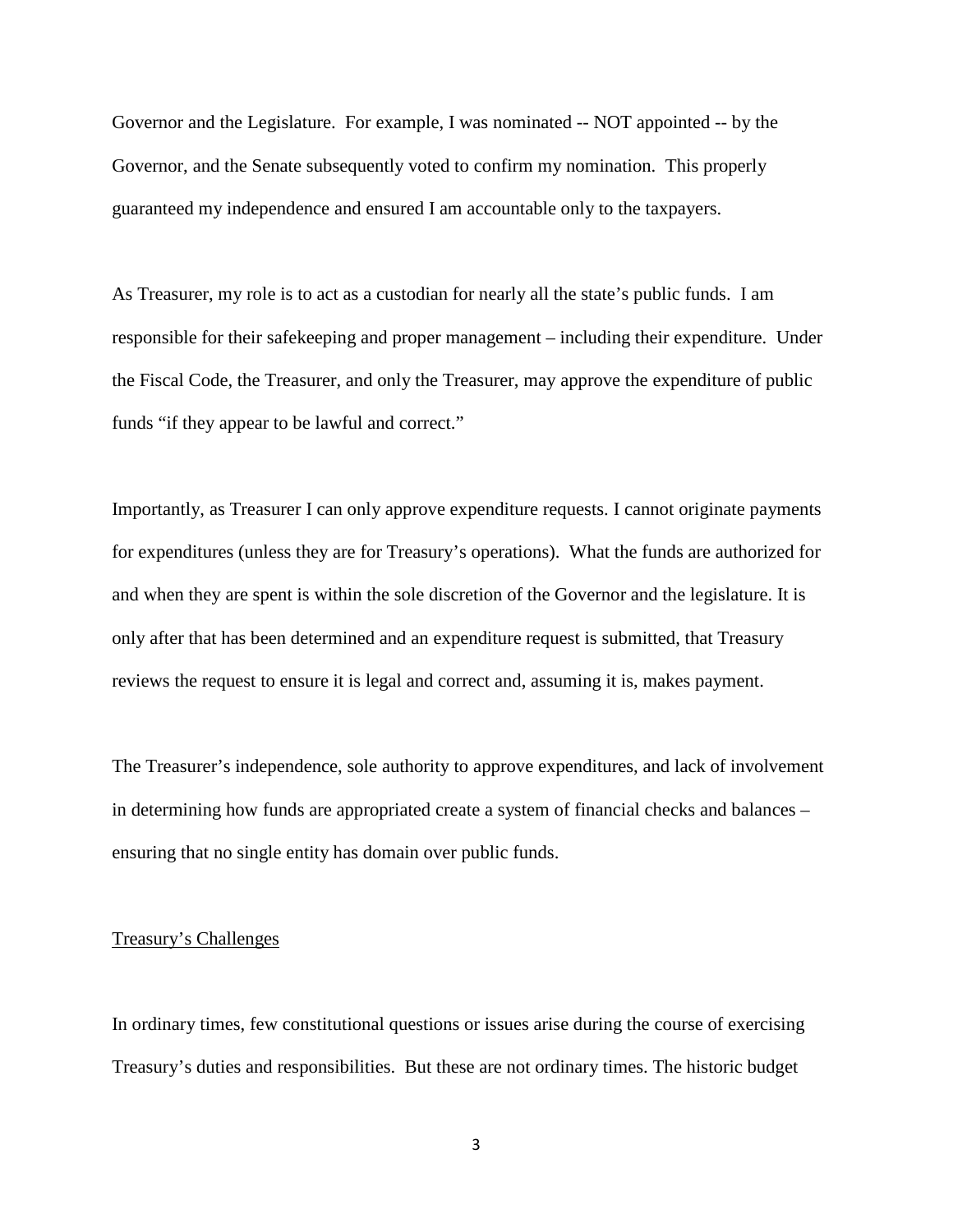impasse, a lack of clear statutory spending authority, and post-budget enactment issues all create uncertainties and challenges for Treasury.

For example, both the state constitution and fiscal code prohibit expenditures without statutory spending authorizations. However, there also exist state and federal requirements that our state government provide for the health, safety and welfare of the citizens of the Commonwealth.

When there is insufficient or no spending authority, these competing mandates create tension between equal branches of government and raise questions for Treasury regarding what expenditures are legal or even obligated. As a result, Treasury has been forced into the difficult position of determining, in the face of conflicting legal and statutory guidance, whether the legislature's right to appropriate public funds or the executive's role of protecting the public should take precedence.

These are issues that as a fiduciary, I take very seriously. As the custodian of public funds, I have an obligation to act in the public interest without regard to political considerations. I have sought a path that avoids or at least mitigates damaging the Commonwealth's financial stability. Treasury will continue to cautiously consider these questions and diligently work with the administration and legislature to identify concerns and present solutions that, whenever possible, avoid establishing adverse precedents.

4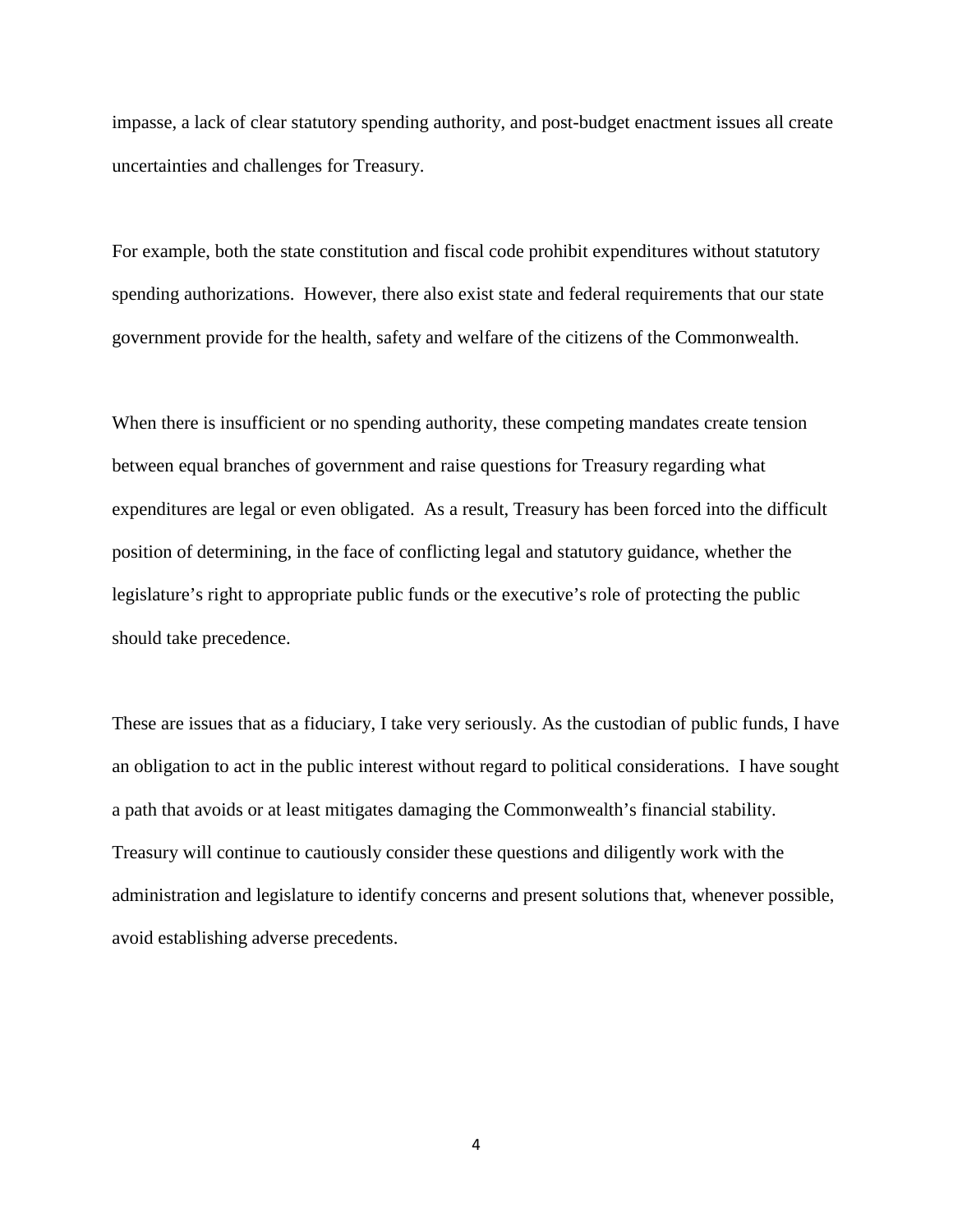## A Path Forward

In the meantime, I would like to raise several proposals for your consideration that are intended to prevent or lessen constitutional conflicts should similar circumstances arise in the future.

First, the Fiscal Code could be amended so that in the absence of a budget, Treasury has the authority to make, from any available funds, any debt service payment that is due for any Commonwealth agency. This would be similar to Treasury's existing authority to make payments for the General Obligation debt. Payment of these funds could be reconciled against the agency's appropriation once a budget is enacted.

Second, the legislature could consider adopting a "default budget" if a General Fund budget is not adopted by a specified date. This contingency budget could provide spending authority that equals the most recently enacted budget (or perhaps a predetermined percentage of that budget) and require each Department to submit monthly expenditure reports to the legislature. It would prohibit new hires and exclude any one-time expenditures unique to the prior budget. Legislation has already been introduced in the Senate that captures some of these concepts, and both Minnesota and Rhode Island have already adopted similar provisions.

Third, the Judiciary and General Assembly could consider operating under continuing appropriations at the same level as the most recent budget without requiring a newly enacted budget unless amended by the legislature. Illinois has adopted this concept as part of their fiscal code.